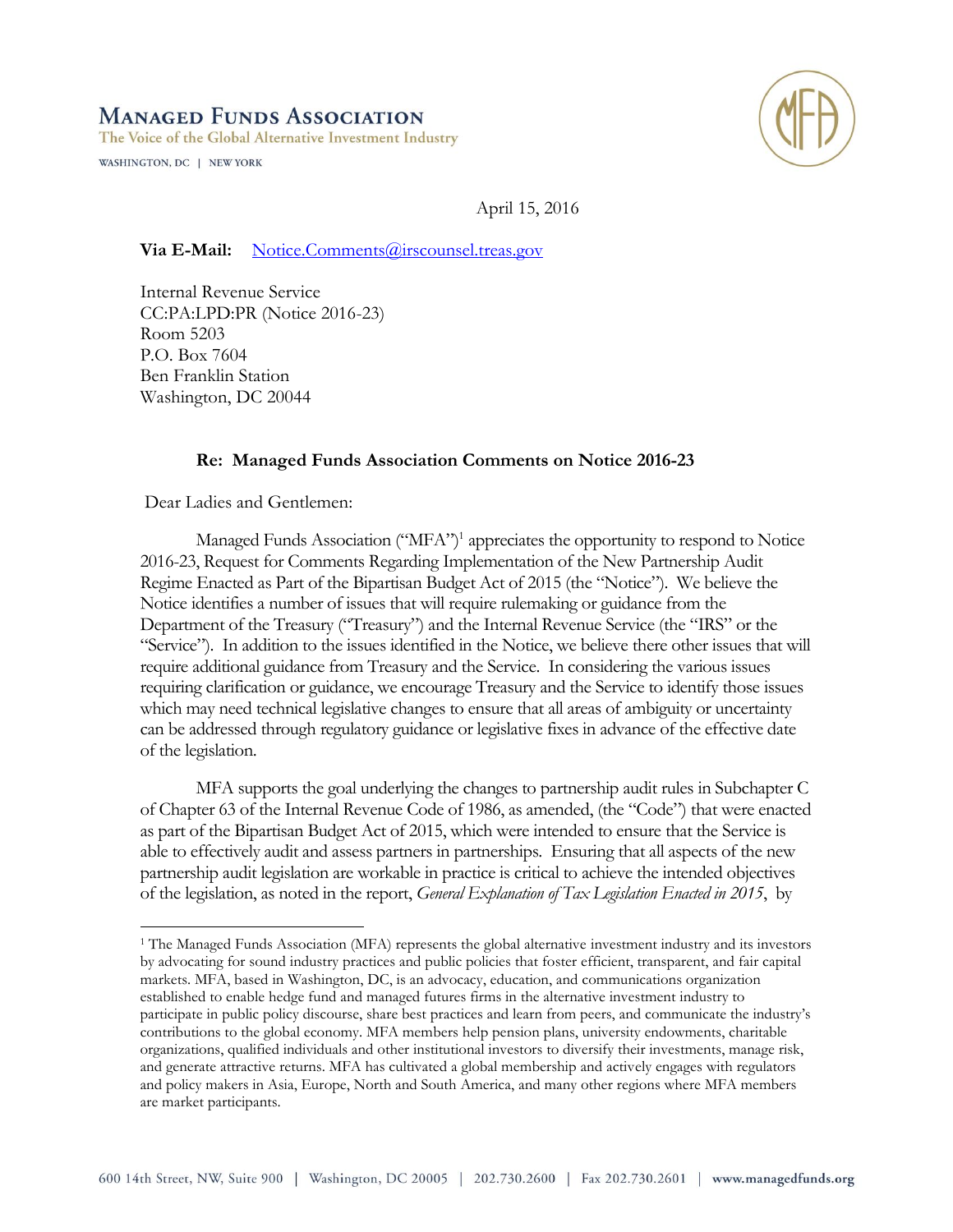Internal Revenue Service April 15, 2016 Page 2 of 16

 $\overline{a}$ 

the staff of Joint Committee on Tax (the "Bluebook"), namely, "to determine the amount of tax due as closely as possible to the tax due if the partnership and partners had correctly reported and paid while at the same time to implement the most efficient and prompt assessment and collection of tax attributable to the income of the partnership and partners."

As a matter of fundamental tax policy and basic tax fairness, the new partnership audit rules should not force taxpayers to bear liability for other taxpayers' obligations, to pay taxes that they do not rightfully owe to the government, or to pay taxes twice on the same income. In implementing the new partnership audit legislation, we believe that Treasury and the Service should focus on implementing the legislation in a manner that establishes an efficient, administrable regime that best ensures that the government collects the correct amount of tax from the correct taxpayers.

In that regard, Treasury and the Service should clarify how the default rules apply in respect of upper-tier partnerships (or other passthrough entities), as they relate to modifications for tax characteristics of the upper-tier partners. Moreover, the section 6226 reporting alternative to the default rules is a critical mechanism to help ensure that taxes are correctly calculated and equitably allocated, including with respect to tiered partnerships. 2 For the new partnership audit framework to achieve the objectives Congress intended, in particular with respect to the investment fund industry, we believe that rules need to be adopted that make the reporting option of section 6226 a feasible and realistic alternative to the default rules under section 6225.

To accomplish the intended goals of the legislation, we believe that the following issues need to be addressed, through regulation, regulatory guidance, or legislative amendments:

**Application of Reporting Option Available to Upper-Tier Partnerships** – It is critical that the mechanism implementing the section 6226 reporting option provides a feasible and realistic alternative to the default rules under section 6225 for all partnerships, including tiered partnerships, as intended by Congress. For the reporting option in section 6226 to work in practice, it is important to provide a mechanism for upper-tier partnerships (or other passthrough entities) to make a reporting election similar to the partnership under audit.

**Modifications Under Section 6225 for Upper-Tier Partnerships** – Partnerships that choose to pay any underpayment under section 6225 are permitted to make certain modifications in determining the amount of any underpayment; however, Treasury and the Service should provide guidance clarifying how a partnership can make modifications when it has upper-tier partnerships (or other passthrough entities) as partners. Such guidance should develop a framework that enables lowertier partnerships to make modifications to imputed underpayments in light of the tax characteristics of the ultimate partners of those upper-tier partnerships.

<sup>&</sup>lt;sup>2</sup> All section references in the letter refer to the Code, as amended by the Bipartisan Budget Act.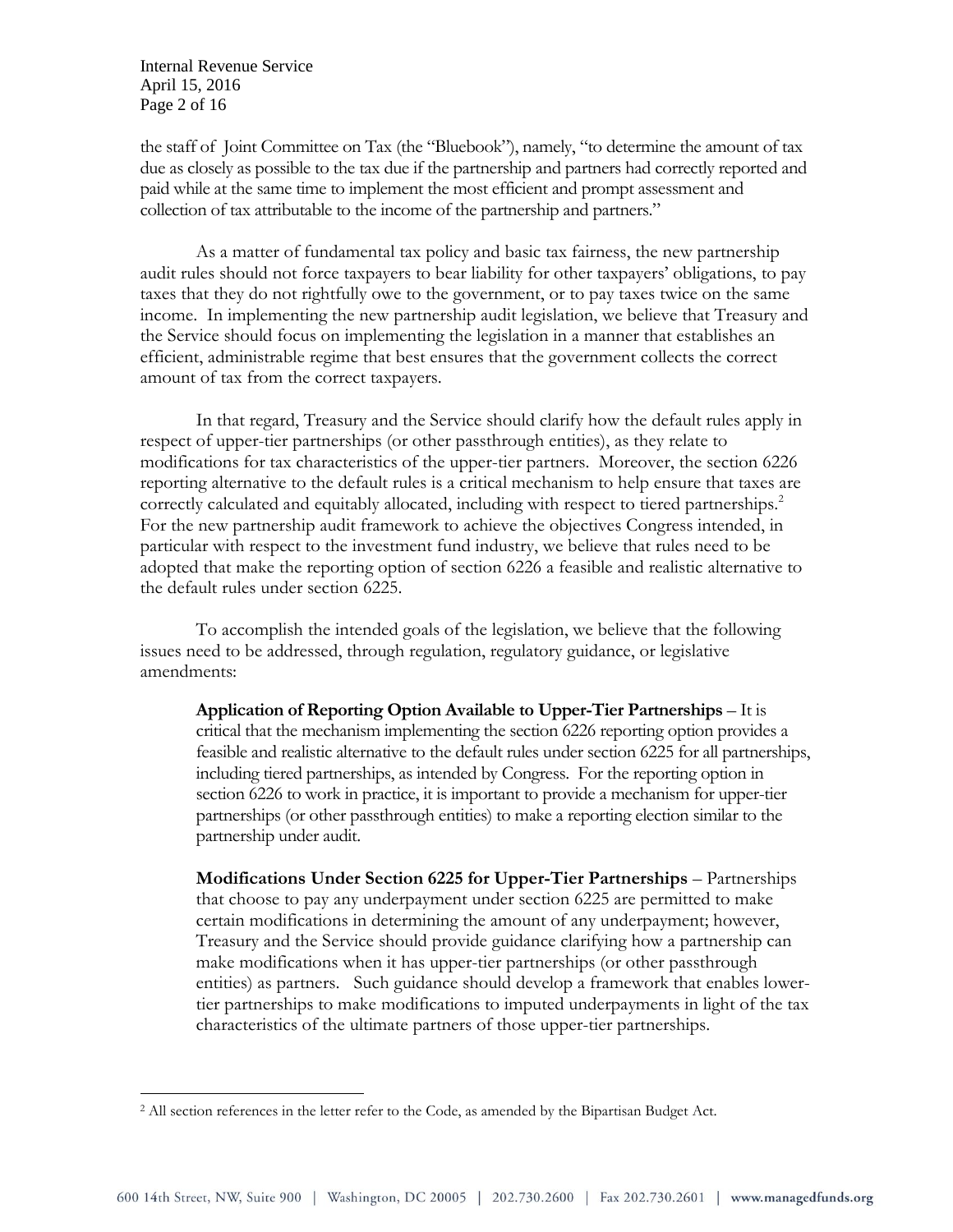**Basis Adjustments Under Section 6225** – When a partnership decides to pay an imputed underpayment under section 6225, partners should receive a basis adjustment that reflects the adjustment to income that gave rise to the tax payment as well as an adjustment to reflect the non-deductible payment made by the partnership. Absent such basis adjustments, partners would be subject to double tax on the same income, once when the partnership pays the tax and again when the partner receives a distribution reflecting the income that gave rise to the tax payment by the partnership.

**Symmetrical Adjustments for Overpayments and Underpayments** – Sections 6225 and 6226 have specific provisions that provide for adjustments to be made for underpayments, but do not clearly provide that similar adjustments should be made for overpayments. Taxpayers should receive symmetrical treatment with respect to adjustments under sections 6225 and 6226, including adjustments for overpayments or other adjustments that would serve to reduce the taxpayer's tax liability.

**Accounting Treatment of Partnerships** – The statutory language in section 6225 is unclear whether the partnership is paying taxes on behalf of its partners, or whether section 6225 deems the partnership to be the taxpayer itself, which would create a conflict with the language in section 701 of the Code. We agree with the statement in the Bluebook that the flowthrough nature of partnerships is not changed by section 6225, and encourage Treasury to provide guidance confirming this interpretation.

**Good Faith Efforts to Report to Partners** – Consistent with other provisions in the Code, we believe Treasury and the Service should confirm that a partnership will be deemed to have made a valid election under section 6226 if it makes good faith efforts to provide adjusted tax statements to all of its partners (along with providing adjusted tax information to the Service).

**Partnership Representative** – Section 6223 requires a partnership to designate a person with a substantial presence in the United States as the partnership representative to act on behalf of the partnership under the legislation. For many investment funds, the designated partner often is a general partner entity affiliated with the fund's investment manager. That entity, while often formed under U.S. law, typically does not have employees. Treasury and the IRS should confirm that such an entity may be designated as the partnership representative under section 6223, provided that Treasury and the IRS have sufficient ability to contact that entity and its control persons, as necessary.

**Small Partnership Election Under Section 6221** – MFA believes that small partnerships that have passthrough partners should not automatically be excluded from making an opt-out election under section 6221. We believe Treasury and the IRS should issue rules or guidance that would permit a partnership to look through upper-tier partnerships, as appropriate, to permit partnerships required to provide 100 or fewer tax statements to make the opt-out election.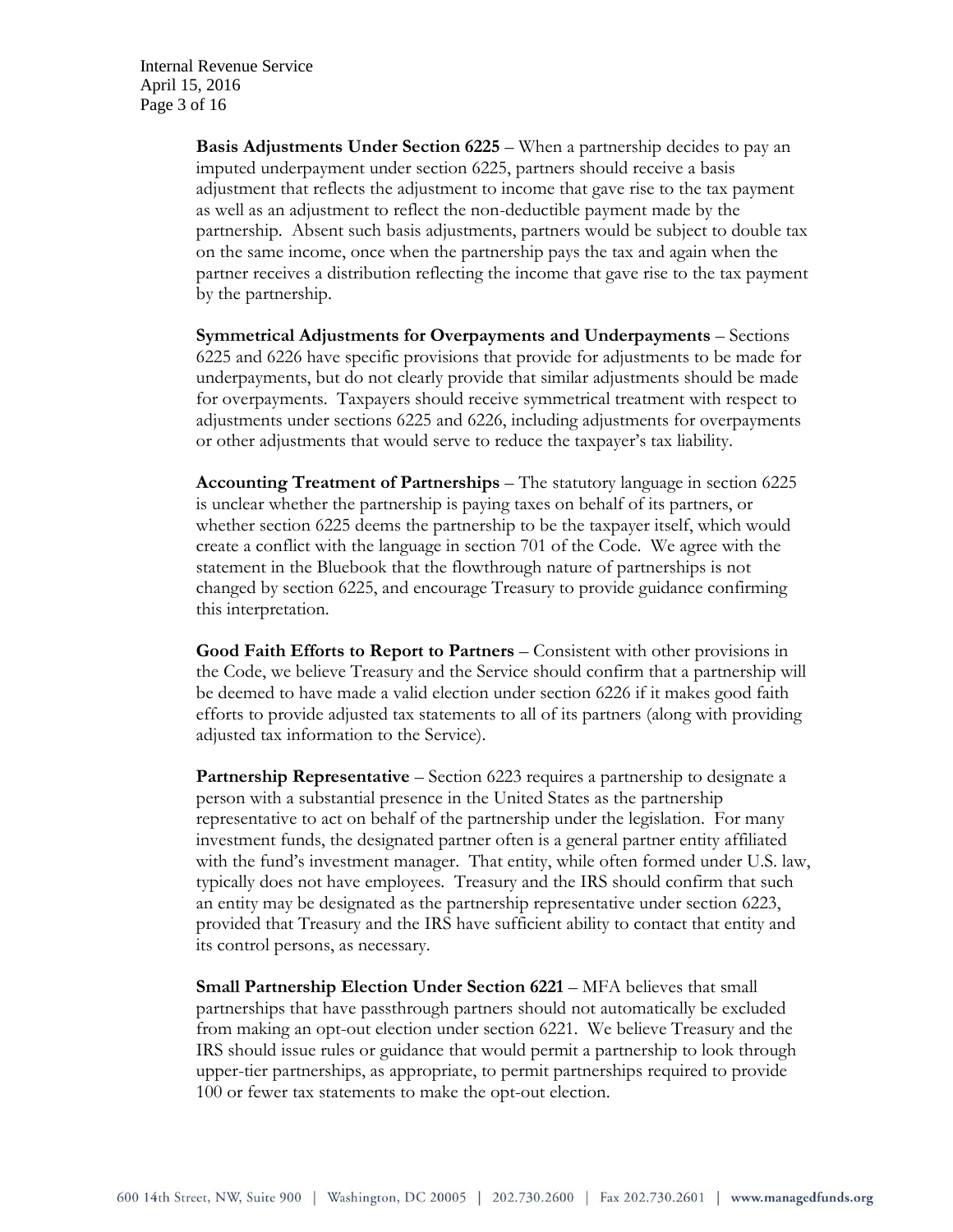Also, consistent with the general treatment of grantor trusts under the Code, Treasury and the IRS should confirm that grantor trusts may be disregarded and the partnership should look to each grantor for purposes of determining the type of partner under section 6221(b)(1)(C) and for purposes of determining the number of statements the partnership is required to furnish under section  $6221(b)(1)(B)$ .

#### **Reporting Option Should Permit Partnerships to Challenge IRS Audits** –

Section 6226 requires a partnership to make the election to provide adjusted tax statements within 45 days of the Service sending a final audit determination to the partnership. We believe that a partnership should not be required to decide whether to make an election under section 6226 until final resolution of an audit, including any taxpayer right to challenge the final audit determination through an administrative or judicial proceeding. At a minimum, Treasury and the Service should provide guidance that a partnership will not be required to provide adjusted tax statements until after the partnership has exhausted its rights to challenge a final audit determination through an administrative or judicial proceeding and that any partnership's decision to revoke its election under section 6226 upon the completion of an administrative or judicial proceeding will be approved by the Secretary of the Treasury.

**Permitting Modifications Under Section 6225 for Taxes Actually Paid by Partners** – Section 6225(c) permits partnerships to make modifications to an imputed underpayment for amended returns filed by partners that meet the requirements of the statute. We believe Treasury and the Service should interpret section 6225(c) to permit modifications to imputed underpayments for any tax return filed by a partner that has already reported that partner's allocable share of the adjustment amount and paid that partner's tax liability with respect to such income.

**Determination of Penalties at the Partnership Level** – Section 6226(c)(1) provides that penalties shall be determined at the partnership level, which has raised questions whether partners may be assessed penalties under section 6226, even if no partner had any underpayment. We encourage Treasury and the Service to clarify that the language in section  $6226(c)(1)$  will be interpreted consistently with prior regulation  $\S 301.6221 - 1(c)$ , including that partnerships will be able to avail themselves of partner-level defenses under §301.6221-1(d), and will not be interpreted to mean that penalties are measured by reference to the imputed underpayment amount at the partnership level.

#### **Overview of Investment Fund Partnerships**

Many private investment funds are structured as partnerships (or other passthrough entities) in order to pool money from investors in a manner that preserves, to the extent practicable, tax neutrality for those investors when compared to investing directly in capital markets. Investors in private investment funds include tax-exempt investors (*e.g*., public and private pension plans and charitable endowments and foundations) and other institutional and sophisticated investors. These institutional investors, along with others, have invested trillions of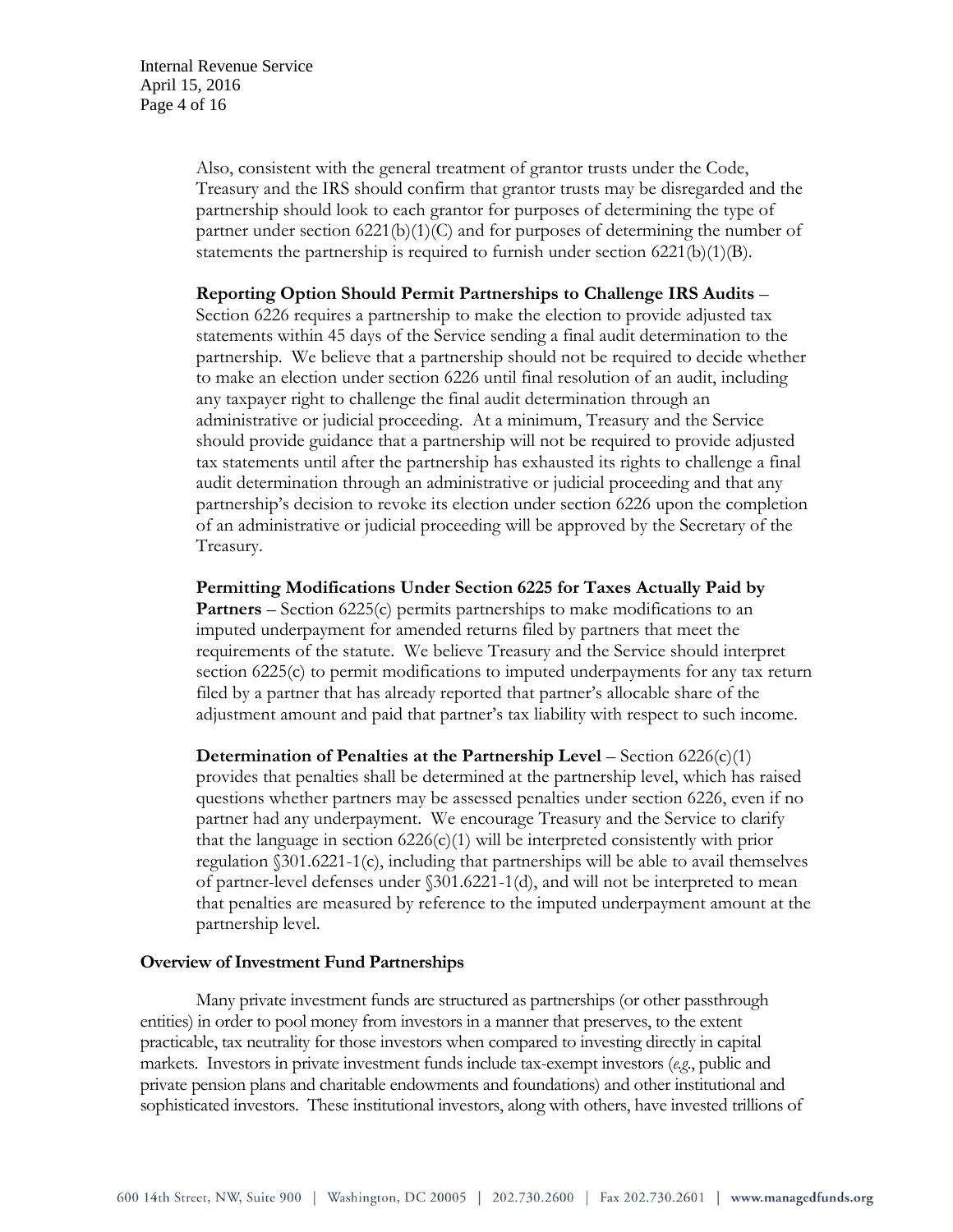Internal Revenue Service April 15, 2016 Page 5 of 16

 $\overline{a}$ 

dollars in private investment funds, seeking the professional risk management, portfolio diversification, and other benefits provided by managers of private investment funds.

Private investment funds are one type of asset management structure, along with separate accounts and mutual funds, that sophisticated investors can utilize to obtain professional asset management services. Unlike operating partnerships, which compete for investment with operating corporations that have two levels of tax (at the corporate level and at the investor level) and potential tax liabilities that pre-date an investment into the corporation, investment fund partnerships compete with other asset management structures that impose one level of tax on the investor, and only with respect to that investor's investments.<sup>3</sup>

Further, the investor base for many private investment funds changes regularly, as new investors come into the fund and earlier investors leave the fund.<sup>4</sup> As a result, a partnership level tax on private investment funds creates disadvantages for investors in those funds compared to investors in other asset management structures because investors would face the potential to indirectly bear tax obligations from a period prior to their investment in the fund. Not only does bearing the risk of paying tax obligations of other investors create a disincentive to invest in fund partnerships, many institutional investors (such as pension funds) owe fiduciary obligations to their underlying beneficiaries that could preclude them from making an investment under those circumstances. As such, with a partnership level tax, these institutional investors face the risk of over-taxation on their investments (if permitted to invest) or the risk of losing the investment benefits that they achieve by investing in private investment fund partnerships.

We understand that investors facing this tax risk already have begun seeking assurances from private fund managers that the investors will not bear tax liabilities of other investors in the fund or otherwise pay tax liabilities that those investors would not have owed outside the context of an audit adjustment. To best achieve this outcome, we believe it is critical for Treasury and the Service to implement sections 6225 and 6226 in a way that imposes post-audit tax liabilities as closely as possible to partners' tax liabilities outside of the audit context. To the extent sections 6225 and 6226 impose additional tax liabilities on investors that they do not rightfully owe to the government, impose double taxation, or shift tax liabilities from investors to other investors, we believe that investment activity is likely to be distorted as among different types of asset management structures. Some investors, for example, may expect managers to provide separate account structures rather than pooled funds, which eliminates many of the efficiencies that pooled vehicles provide investors (and which some managers may not have sufficient resources to provide and which may preclude some managers from implementing their investment strategies across multiple accounts). Some investors may choose to invest through passive foreign investment company structures to avoid investment funds structured as entities treated as partnerships.

<sup>3</sup> U.S. mutual funds technically are subject to an entity-level tax; however, mutual funds generally operate in a manner to avoid the entity-level tax, in accordance with the requirements set out in Subchapter M of the Code.

<sup>4</sup> While liquidity terms for investment fund partnerships vary, typically in relation to the liquidity of the fund's portfolio of investments, many funds offer monthly or quarterly redemption rights to investors, typically with some period of advance notice.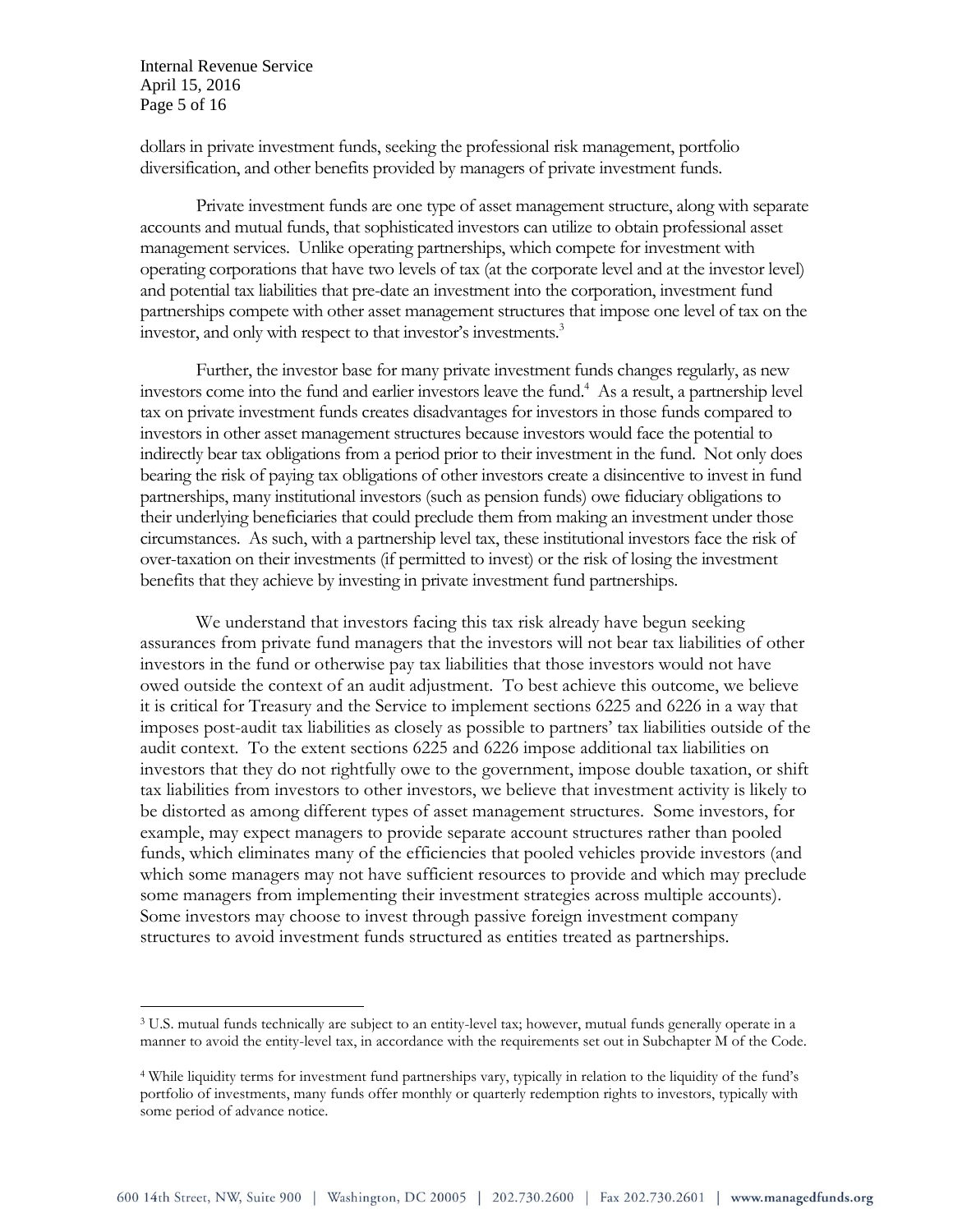Internal Revenue Service April 15, 2016 Page 6 of 16

 $\overline{a}$ 

To avoid creating distortions in how investors allocate money to asset managers and to avoid imposing additional tax liabilities that they do not rightfully owe to the government, imposing double taxation on investors, or shifting tax liabilities from former investors to current investors, we encourage Treasury and the Service to implement rules and guidance to address the issues set out below. To the extent that Treasury or the Service believe that they lack authority under the legislation to address any of these issues, we encourage them to identify those issues so that Congress can determine how best to address those concerns about regulatory authority.

# **1. Application of Reporting Option Available to Upper-Tier Partnerships**

The reporting option provided by section 6226 requires a partnership to report adjusted tax statements to its partners and the Service within a specified time period, to be determined in regulations or regulatory guidance. The language in the statute, and the 45-day period within which a partnership must elect section 6226, do not address how upper-tier partnerships, or other passthrough entities, would be able to make a similar election to provide adjusted tax information statements to their partners and to the Service, once they have received adjusted tax statements from a lower-tier partnership. Many partnerships, including investment funds, have partnerships as investors (such as feeder funds,<sup>5</sup> funds of funds,<sup>6</sup> and family partnerships). For the reporting option to be a meaningful alternative for partnerships, it is important for the reporting option to be available to upper-tier partnerships and other passthrough entities. Allowing such upper-tier entities to elect the section 6226 reporting option should not significantly increase the Service's enforcement burden as the Service has the authority to create forms that would enable it to track the adjusted tax information statements through multiple tiers, as well as authority to establish the time periods for information to be reported to partners and the Service.

If upper-tier partnerships and passthrough entities are not able to make a similar reporting election, then that upper-tier entity must pay tax at the entity level. It is not clear from the statute exactly how such entities would determine the appropriate tax to be paid.

If an upper-tier partnership is deemed to owe tax under section 6225, then the lower-tier partnership's election not to be subject to the default rule has been made ineffective for upper-tier partnerships.<sup>7</sup> If the upper-tier partnership is required to pay tax as if it were an individual under section 703 of the Code, as suggested by the Bluebook, then the lower-tier partnership's election under section 6226 would seem to turn an upper-tier partnership into a taxable entity, inconsistent with section 701 of the Code.

<sup>5</sup> Feeder funds are investment funds that invest all, or nearly all, of their capital into a single investment fund, typically called a master fund.

<sup>6</sup> Funds of funds are investment funds that invest in multiple underlying investment funds.

<sup>&</sup>lt;sup>7</sup> It also would seem to follow from the statute that, if the upper-tier partnership were deemed to owe tax under section 6225, then that partnership would have the ability to choose section 6226 itself.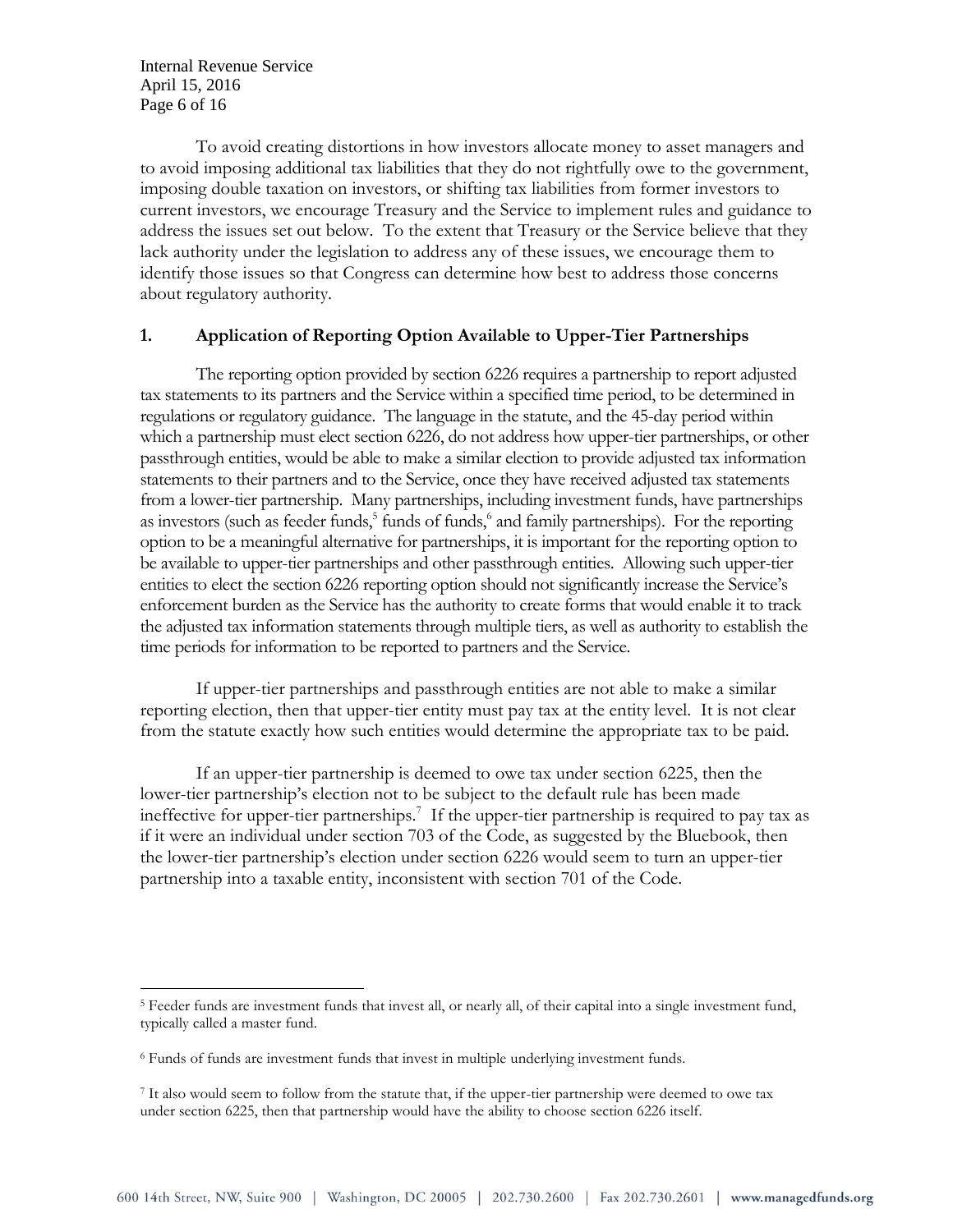Internal Revenue Service April 15, 2016 Page 7 of 16

### Example:

Many private funds are organized into tiered structures. A master fund, which engages in the trading activity, often is owned by multiple feeder funds (which invest only in the master fund), which accommodate different types of investors (such as U.S. taxable investors, U.S. tax-exempt investors, and non-U.S. investors). Master funds and feeder funds for U.S. taxable investors typically are structured as partnerships. Investors in feeder funds may themselves be partnerships (including family partnerships or funds of funds).

To the extent a master fund is the partnership under audit and elects to report to its partners under section 6226, unless the feeder fund could make its own election under section 6226, it would be forced to pay tax, pursuant to the rules under section 6225 or as if it were an individual under section 703. Under either scenario, the partnership level tax at the feeder fund level would effectively block the master fund's section 6226 election, as the tax adjustments would not be passed through to taxpayers. This result is inconsistent with the intent underlying section 6226, to the extent that it denies investment fund partnerships any practical ability to avail themselves of the section 6226 election.

#### Administrative Adjustment Request Alternative

We have heard suggestions that upper-tier partnerships for which administrative adjustment requests ("AARs") are available, could make AARs to pass through tax information statements to their partners when a lower-tier partnership has made a section 6226 election, in lieu of guidelines for upper-tier partnerships to make an election under section 6226. We believe the better approach would be for Treasury and the Service to implement section 6226 in a way that would avoid the need for upper-tier partnerships or other passthrough entities to rely solely on the AAR process. To the extent that Treasury and the Service believe that the AAR process is the mechanism available for upper-tier entities to pass through tax information statements, we believe that the following issues would need to be addressed through rules or guidance.

Section 6227(c) establishes a three-year period of limitations on when a partnership may file an AAR. An audit on a lower-tier partnership may not be concluded until after the three-year period set out in the statute has expired (for example, if the lower-tier partnership extended the statute of limitations on the underlying issue giving rise to the audit). As such, for section 6227 to provide an opportunity for an upper-tier partnership to make an AAR, we believe Treasury and the Service would need to issue guidance that an upper-tier partnership would be permitted to make an AAR within an appropriate period of time following the upper-tier partnership's receiving a final adjusted tax information statement from a lower-tier partnership.

Section 6227(c) also provides that a partnership may not make an AAR after a notice of an administrative proceeding is mailed under section 6231. An upper-tier partnership that receives an adjusted tax information statement from a lower-tier partnership has not itself had a notice of an administrative proceeding mailed to it; however, there is uncertainty whether Treasury and the Service might interpret the statute to preclude an upper-tier partnership from making an AAR with respect to an adjustment resulting from an audit at a lower-tier partnership. As such, we encourage Treasury and the Service to confirm in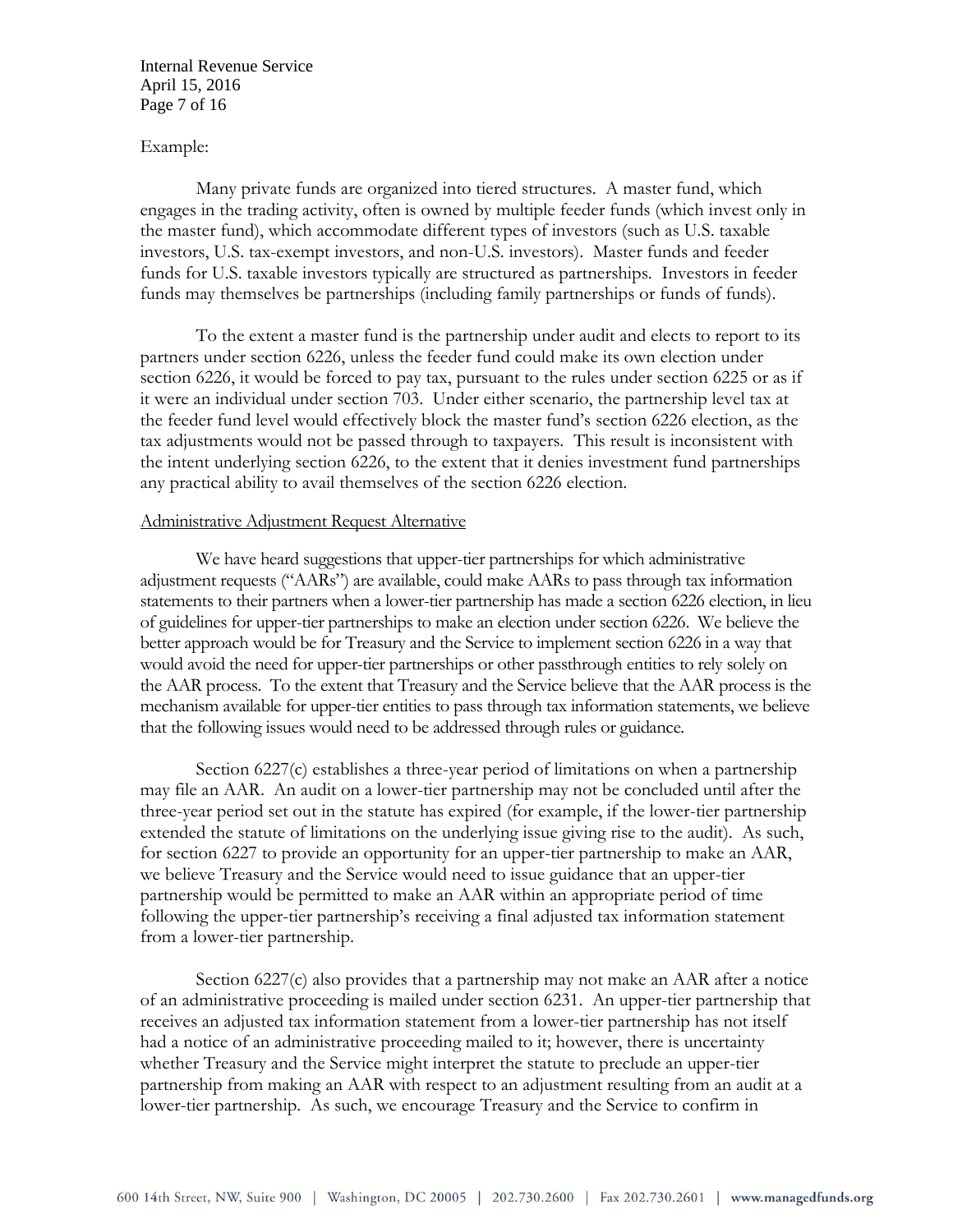Internal Revenue Service April 15, 2016 Page 8 of 16

guidance that an upper-tier partnership may make an AAR following receipt of an adjusted tax information statement from a lower-tier partnership pursuant to section 6226.

Some upper-tier partnerships may have chosen to elect out of Subchapter C, pursuant to section 6221. It is unclear whether and how these partnerships can make an AAR under section 6227. We encourage Treasury and the Service to provide guidance that an upper-tier partnership that has otherwise elected out of Subchapter C under section 6221 would be permitted to make an AAR following its receiving an adjusted tax information statement from a lower-tier partnership pursuant to section 6226, and to provide guidance on how such partnerships may make an AAR. We also encourage Treasury and the Service to confirm in its guidance that a partnership making an AAR under these circumstances will still be deemed to have opted out of Subchapter C for all other purposes.

Finally, we encourage Treasury and the Service to provide guidance regarding these issues with respect to upper-tier passthrough entities other than partnerships, which are not covered by Subchapter C, that receive adjusted tax information statements from a lower-tier partnership pursuant to section 6226.

# **2. Modifications to Imputed Underpayments Under Section 6225 for Upper-Tier Partnerships**

Partnerships that choose to pay any underpayment under section 6225 are permitted to make certain modifications to the imputed underpayment; however, Treasury and the Service should provide guidance clarifying how a partnership can make modifications when it has upper-tier partnerships (or other passthrough entities) as partners. Such guidance should develop a framework that enables lower-tier partnerships to make modifications to imputed underpayments in light of the tax characteristics of the ultimate owners of those upper-tier entities. We encourage Treasury and the Service to issue guidance that permits upper-tier passthrough entities to provide information regarding the tax characteristics of their owners either to the lower-tier partnership or to the Service, which could take those characteristics into account in determining the imputed underpayment for the lower-tier partnership, so as to permit modifications that would otherwise be permitted under section 6225 if those ultimate owners were direct partners in the lower-tier partnership under audit. In addition, in the context of a tiered structure, we believe that the guidance should allow a partnership to modify its imputed underpayment amount under section  $6225(c)(2)$  to the extent that the adjustments are reported on amended returns, and appropriate taxes are paid, by either: (1) the upper-tier partnership or other passthrough entity; or (2) the ultimate tax paying persons in the upper-tier entity, to the extent that information regarding the amended return(s) is provided either to the lower-tier partnership or to the Service.

One of the disincentives for partnerships to use the default rules under section 6225 is the application of the highest tax rate in effect for the reviewed year under section  $6225(b)(1)(A)$ . The modifications permitted under section 6225 help mitigate this provision; however, to the extent that a partnership cannot modify its imputed underpayment with respect to indirect partners investing through upper-tier passthrough entities, then the applicable tax rate imposed by section  $6225(b)(1)(A)$  will continue to provide a disincentive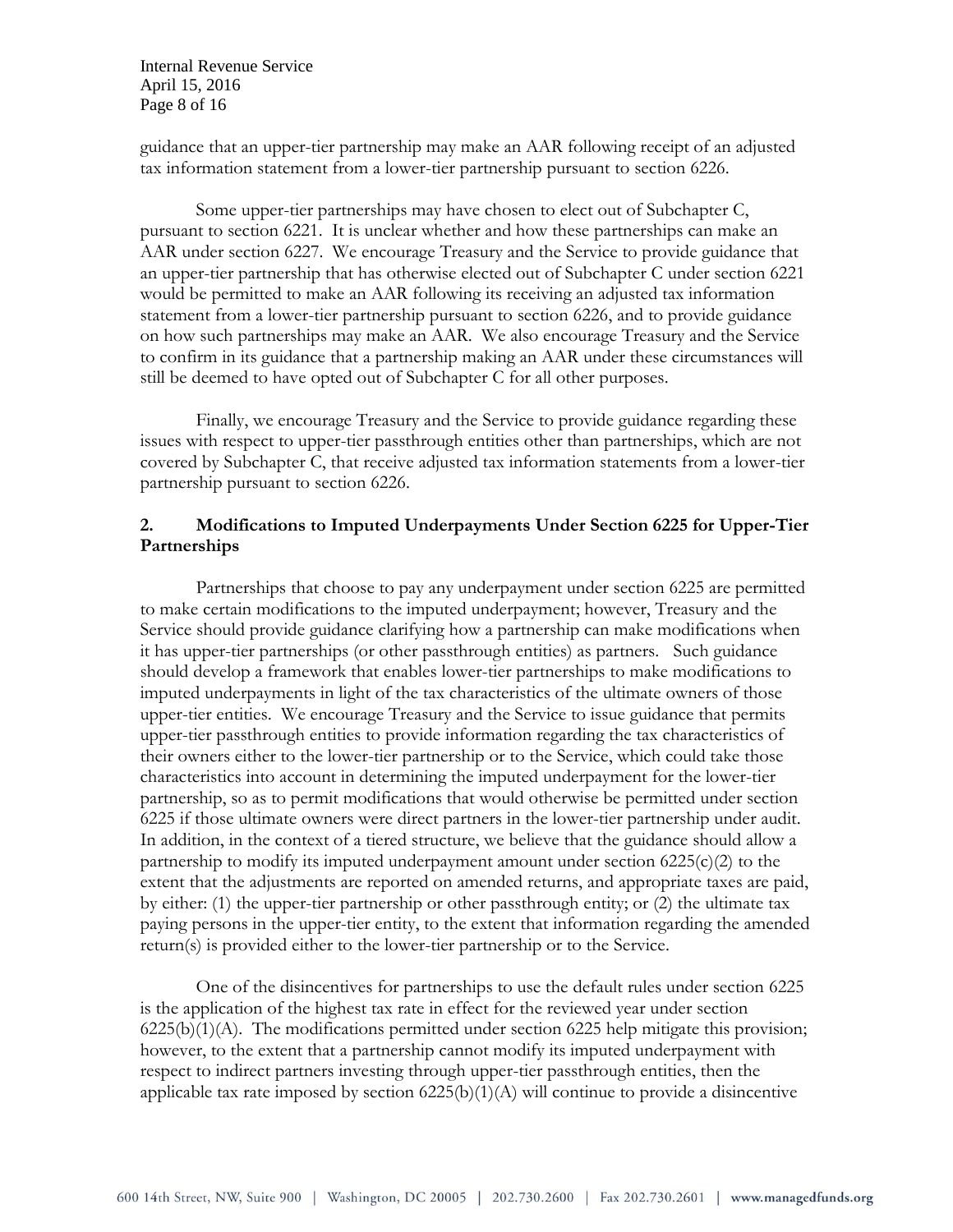Internal Revenue Service April 15, 2016 Page 9 of 16

to partnerships. This disincentive is particularly strong for partnerships with U.S. taxexempt indirect partners, such as pension plans. Permitting partnerships to modify their imputed underpayment for direct and indirect partners is consistent with the policy objective of having the new partnership audit rules "determine the amount of tax due as closely as possible to the tax due if the partnership and partners had correctly reported and paid" and will reduce one of the disincentives for partnerships to pay imputed underpayments under section 6225.

### Example:

An investment fund partnership has a fund-of-funds as one of its partners. The fund-of-funds itself is a partnership and has as all of its partners institutions that are U.S. tax-exempt entities. All of the investment fund's other partners are individuals subject to the highest income tax rate. If the investment fund partnership is not able to make modifications to its imputed income to reflect the tax-exempt investors that are indirect partners in the investment fund, the partnership will effectively impose an excessive tax payment on its partners in the amount that the imputed underpayment would have been reduced had the tax-exempt investors been direct partners. This excess tax liability provides a strong disincentive for the investment fund partnership to use section 6225, as the excess tax is the type of liability that tax-exempt investors expect investment fund partnerships to avoid.

### **3. Basis Adjustments Under Section 6225**

When partnerships decide to pay an imputed tax underpayment under section 6225, the adjustment year partners should receive a basis adjustment that reflects the adjustment to income that gave rise to the tax payment as well as an adjustment to reflect the non-deductible payment made by the partnership. Absent such basis adjustments, partners would be subject to being taxed twice on the same income, once when the partnership pays the tax and again when the partner receives a distribution reflecting the income that gave rise to the tax payment by the partnership. The possibility of partners being subjected to double taxation on an investment in a passthrough entity is another strong disincentive for partnerships to use section 6225. Ensuring that partners receive appropriate basis adjustments under that section would remove that disincentive.

#### Example:

 $\overline{a}$ 

Two individuals, A and B, form a partnership and each invest \$55,000 and the partnership uses those investments to purchase an asset for \$100,000 in Year 1 (leaving \$10,000 in excess cash). At the end of Year 1, the partnership reports no taxable income for Year 1. In Year 2, an audit of the partnership determines that the asset increased in value in Year 1, generating \$10,000 of taxable income for Year 1. Under section 6225, the partnership pays an imputed tax of \$3,960 in Year 2.<sup>8</sup> The partnership has no gain, income,

<sup>&</sup>lt;sup>8</sup> For sake of clarity and simplicity, the example assumes that the highest marginal income tax rate applies, that no interest or penalties were applied, and that there are no other adjustments under section 6225.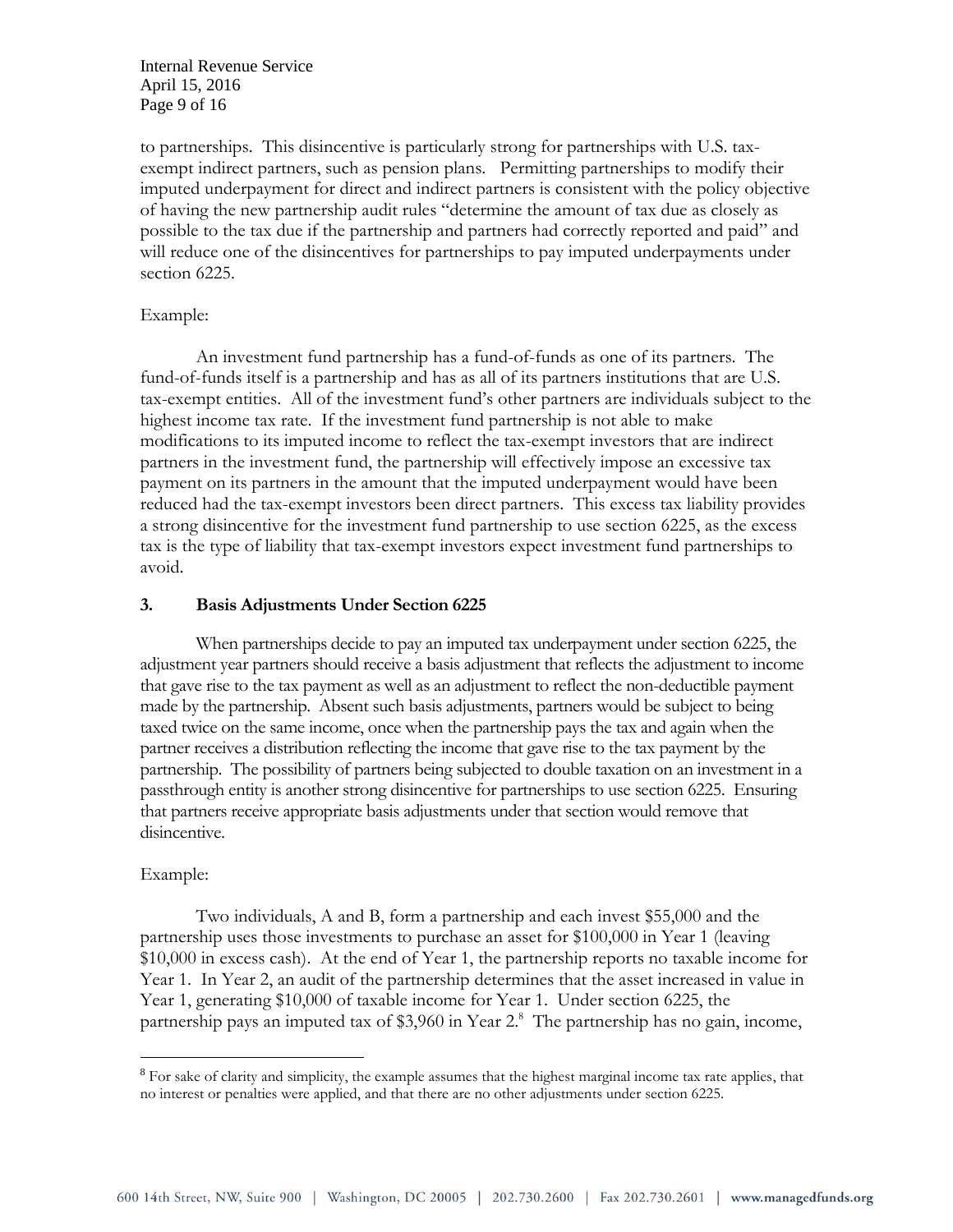Internal Revenue Service April 15, 2016 Page 10 of 16

or loss in Year 2. In Year 3, the partnership sells the asset for \$110,000 and the partnership is liquidated. Each of the partners receives \$58,020 upon liquidation (\$55,000 from the sale of the asset, and \$3,020 in remaining cash, (\$5,000 less the \$1,980 in taxes paid by the partnership under section 6225)).

If there is no basis adjustment to reflect the adjustment to income that gave rise to the partnership paying tax under section 6225, then each partner would have an original basis of \$55,000, less \$1,980 to reflect the nondeductible tax paid by the partnership, for a net basis of \$53,020. Upon liquidation of the partnership, each partner would owe tax on the distribution amount above that net basis, or \$5,000 each.

This clearly results in over taxation on the partners. Over the life of the partnership, there is only \$10,000 of taxable income. On that \$10,000 of income, the partnership would have paid \$3,960 in taxes and each partner would pay an additional amount in taxes upon liquidation,<sup>9</sup> meaning the government would collect more than \$3,960 in taxes on \$10,000 in income. As such, absent a basis adjustment, the partners would pay a tax rate higher than the top marginal rate on that \$10,000 of income.

### **4. Symmetrical Adjustments for Overpayments and Underpayments**

Sections 6225 and 6226 have specific provisions that provide for adjustments to be made for underpayments, but do not clearly provide that similar adjustments should be made for overpayments. Taxpayers should receive symmetrical treatment with respect to adjustments under sections 6225 and 6226, including adjustments for overpayments or other adjustments that would serve to reduce the taxpayer's tax liability.

Providing symmetrical adjustments is consistent with basic principles of tax fairness. Permitting adjustments only for underpayments will result in taxpayers being subject to excess tax payments and will result in taxpayers paying liabilities of other taxpayers. Neither of these outcomes is consistent with the intent of the statute or the policy goals underlying the statute. We encourage Treasury and the Service to provide certainty that adjustments under both sections include adjustments for overpayments as well as underpayments.

#### Section 6225 Example:

 $\overline{a}$ 

Two individuals, A and B, form a partnership in which each owns a 50% interest in profits and losses. The partnership reports no taxable income for Year 1. In Year 2, the partnership reports taxable income of \$20,000, and each of A and B make a Year 2 tax payment of \$3,960 with respect to his/her share of the partnership's income. Pursuant to an audit of the partnership's Years 1 and 2 conducted in Year 4, it is determined that the partnership should have recognized \$10,000 of taxable income in Year 1, and \$10,000 of taxable income in Year 2. The partnership has no gain, income, or loss in Year 3 and Year 4.

Under section 6225(b), an imputed underpayment for a reviewed year, Year 1, is determined with respect to the \$10,000 increase in income, in the amount of \$3,960. The

<sup>&</sup>lt;sup>9</sup> Depending on the nature of the income, the rate and character of the income could vary.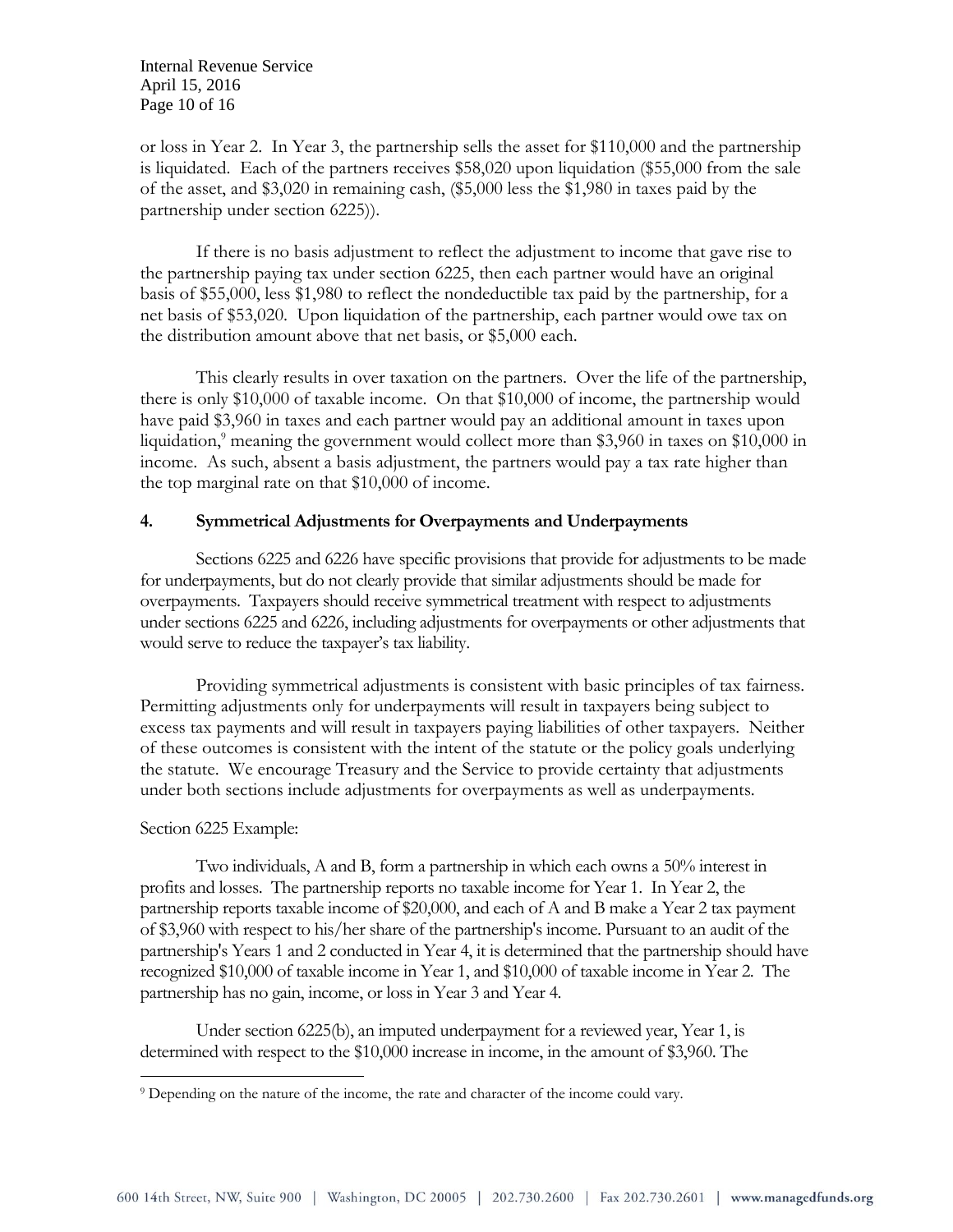Internal Revenue Service April 15, 2016 Page 11 of 16

partnership pays this amount (\$1,980 attributable to each partner), plus interest, at the end of Year 4, the adjustment year.

Under section 6225(a)(2), the Year 2 decrease of \$10,000 of income is reported as a taxable loss of the partnership in Year 4, the adjustment year. Each of A and B receive a K-1 from the partnership for Year 4 which reports a loss of \$5,000. A individually reports Year 4 income of \$5,000 from other sources. B reports no income from other sources in Year 4. (Alternatively, B's interest in the partnership is an interest in a passive activity, and B reports no income from passive activities in Year 4.)

After taking into account all tax payments with respect to B's interest in the partnership through Year 4, an aggregate tax amount of \$7,920 has been collected with respect to aggregate income of \$10,000. B has not recovered his/her Year 2 overpayment; rather B now has loss which it may be able to carry forward for use in a subsequent year.

A can utilize the section  $6225(a)(2)$  loss to reduce his/her individual tax payment for Year 4 by \$1,980. Although A bears a 3-year interest charge with respect to the partnership's imputed tax underpayment for Year 1, A's Year 4 tax benefit does not reflect any interest adjustment to take into account the 2-year period prior to A's recoupment of his/her Year 2 tax overpayment.

In order to mitigate these unintended consequences, we believe Treasury and the Service should issue guidance to allow adjustments that move income or expense from one year to another to be netted for purposes of computing the imputed underpayment amount. $10$ 

#### Section 6226 Example:

 $\overline{a}$ 

Two individuals, A and B, form a partnership in which each owns a 50% interest in profits and losses. The partnership reports no taxable income for Years 1 and 2. In Year 3, the partnership reports taxable income of \$30,000, and each of A and B make a Year 3 tax payment of \$5,940 with respect to his/her share of the partnership's income. Pursuant to an audit of the partnership's Year 1, the partnership's Year 1 statute of limitations was extended. At the conclusion of the audit in Year 7, it is determined that the partnership should have reported the \$30,000 of income ratably over three years, Years 1 through 3, rather than entirely in Year 3. Based on that determination, a final adjustment is made to the partnership's Year 1, reflecting an increase in income of \$10,000.

Under section 6225(b), an imputed underpayment for a reviewed year, Year 1, is determined with respect to the \$10,000 increase in income, in the amount of \$3,960. The partnership makes an election under section 6226, and in Year 7 furnishes each of A and B a statement showing that each has Year 1 income from the partnership of \$5,000. Each of A and B compute an adjustment to their Year 7 tax liability, by paying the individual tax otherwise due for Year 7, increased by the sum of (i) \$1,980 attributable to the Year 1 adjustment, plus 6 years of enhanced interest, and (ii) pursuant to section 6226(b)(2)(B), \$1,980 attributable to an adjustment to Year 2 partnership income, plus 5 years of enhanced interest.

<sup>10</sup> If the underpayment year precedes the overpayment year, the IRS could, of course, charge interest for the intervening time period.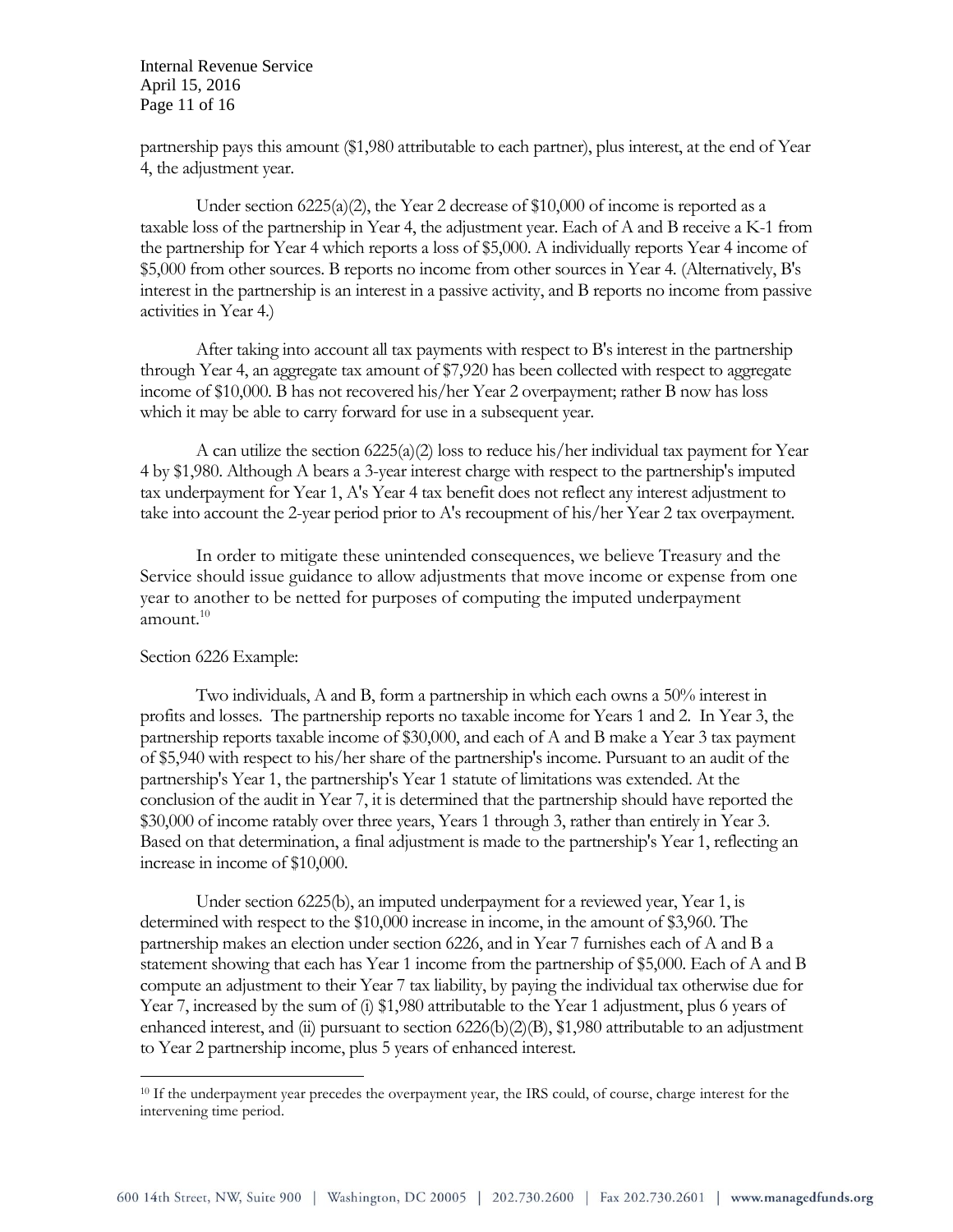Internal Revenue Service April 15, 2016 Page 12 of 16

As a consequence of the adjustments made by A and B with respect to Years 1 and 2, they have paid tax for those years, plus enhanced interest, on \$20,000 of partnership income for which they have already paid tax with their tax returns filed for Year 3. The partnership may file an Administrative Adjustment Request with respect to Year 3 (so long as the statute of limitations for Year 3 remains open), reducing the partnership's income for that year from \$30,000 as originally reported to \$10,000. It appears that under section 6227(b)(2), A and B receive revised Year 3 tax information from the partnership, and use that information to file amended returns for Year 3 to each obtain a refund payment of \$3,960 (along with regular interest) for the Year 3 tax overpayment.

Although only Year 1 was audited, as a condition for utilizing section 6226, the partners are obligated to take into account, and make Year 7 tax payments for, the related Year 2 tax liability as well. However, they do not take into account the Year 3 adjustment, which is a reduction to the partnership's income. They therefore are obligated to make Year 7 tax payments of \$3,960 plus enhanced interest, and (if the statute of limitations allows) separately file for a Year 3 refund of \$3,960 plus regular interest.

These anomalous results could be corrected if the partnership were allowed to make the section 6226 election for both the underpayment and overpayment years. The section 6226 election for all three years would result in the correct tax being paid by the partners who economically earned the income. Further, to the extent that a partner's aggregate tax for prior years is reduced as a result of its share of the adjustments on the adjusted tax information statements, such partner should be able to use its net overpayment as a credit against its tax for the year in which the adjusted tax information statements are received (the same year in which the taxpayer's liability would be increased if such adjustments resulted in an underpayment).

# **5. Accounting Treatment of Partnerships**

The statutory language in section 6225 is unclear whether the partnership is paying taxes on behalf of its partners, or whether section 6225 deems the partnership to be the taxpayer itself, which would create a conflict with the language in section 701 of the Code. To the extent section 6225 is deemed to create a partnership level liability, partnerships could be required to place reserves on their financial statements under applicable accounting guidance. This is a significant issue for investment fund partnerships because investors invest in and redeem from a fund based on the net asset value of the fund, as reflected on the fund's financial statements. Many investors are understandably reluctant to invest in funds that have such reserves on their financial statements, or funds that may have to record reserves prior to an investor redeeming its investment in order to protect the partnership and other investors from the possibility of future tax liabilities upon audit.

We agree with the statement in the Bluebook that the flowthrough nature of partnerships is not changed by section 6225, and encourage Treasury and the Service to provide guidance confirming this interpretation. Guidance clarifying that the fundamental premise of section 701 of the Code has not changed, together with the other rulemaking requested in this letter, will be helpful to the industry in avoiding unnecessary and disruptive reserves.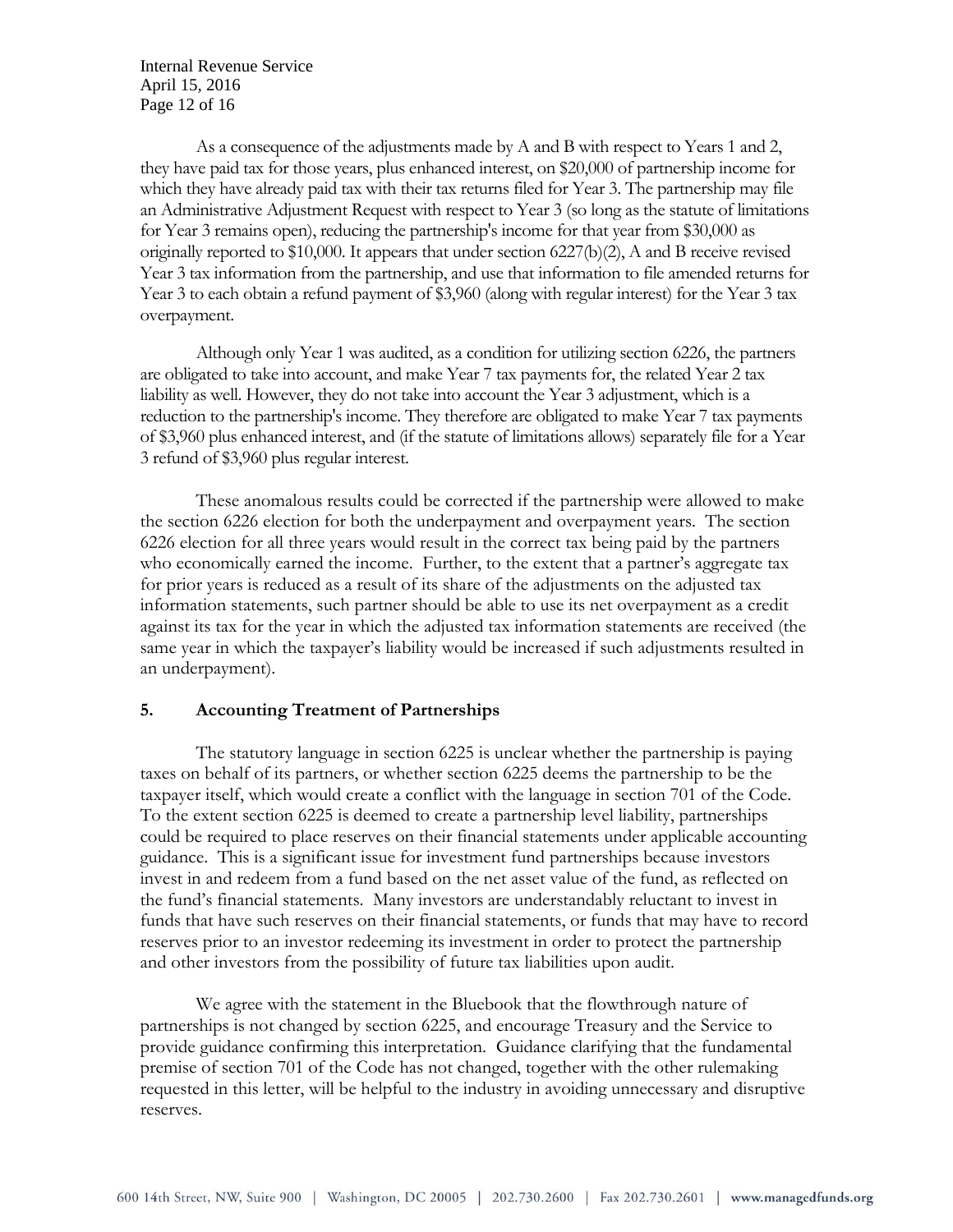Internal Revenue Service April 15, 2016 Page 13 of 16

# **6. Good Faith Efforts to Report to Partners**

Consistent with other provisions in the Code, we believe Treasury and the Service should confirm that a partnership will be deemed to have made a valid election under section 6226 if it makes good faith efforts to provide adjusted tax statements to all of its partners (along with providing adjusted tax information to the Service). Partnerships are likely to encounter situations such as when a partner that is an entity no longer exists or when the partnership does not have current contact information for a former partner. We believe that once a partnership has sent out adjusted tax information to partners and to the Service, it has fulfilled its obligations under the statute. In order to minimize the risk that a former partner cannot be located, we believe that it would be reasonable to require as a condition of making a section 6226 election that a partnership make a good faith effort to maintain contact information for former partners until the closing of the statute of limitations for the latest year in which such person was a partner.

We note in this regard that the Notice asks for comment on the consequences when a partner fails to account for adjustments as required under section 6226(b), including how tax attributable to those adjustments is assessed and collected. We believe that, once the partnership has sent out adjusted tax information statements, the responsibility to properly pay any tax liability belongs to the partner, the same as the responsibility to properly pay any tax liability reported by a partnership to a partner outside of the context of section 6226. We do not believe that there should be any further consequence to the partnership in these circumstances as the statute clearly requires a partnership to provide adjusted tax information statements to partners and to the government; it does not require a partnership to guarantee that partners pay tax liabilities that they owe. Imposing obligations on the partnership beyond the reporting requirements of section 6226 would be inconsistent with the language and intent of that section and would undermine section 6226 as an alternative to section 6225.

# **7. Partnership Representative**

Section 6223 requires a partnership to designate a person with a substantial presence in the United States as the partnership representative to act on behalf of the partnership under the legislation. For many investment funds, the designated partner often is likely to be a general partner entity affiliated with the fund's investment manager. That entity, while often formed under U.S. law, typically does not have employees. Treasury and the IRS should confirm that such an entity may be designated as the partnership representative under section 6223, provided that Treasury and the IRS have sufficient ability to contact that entity and its control persons, as necessary.

# **8. Small Partnership Election Under Section 6221**

MFA believes that small partnerships that have passthrough partners should not automatically be excluded from making an opt-out election under section 6221. To the extent that tiered partnership structures ultimately have 100 or fewer partners, we believe it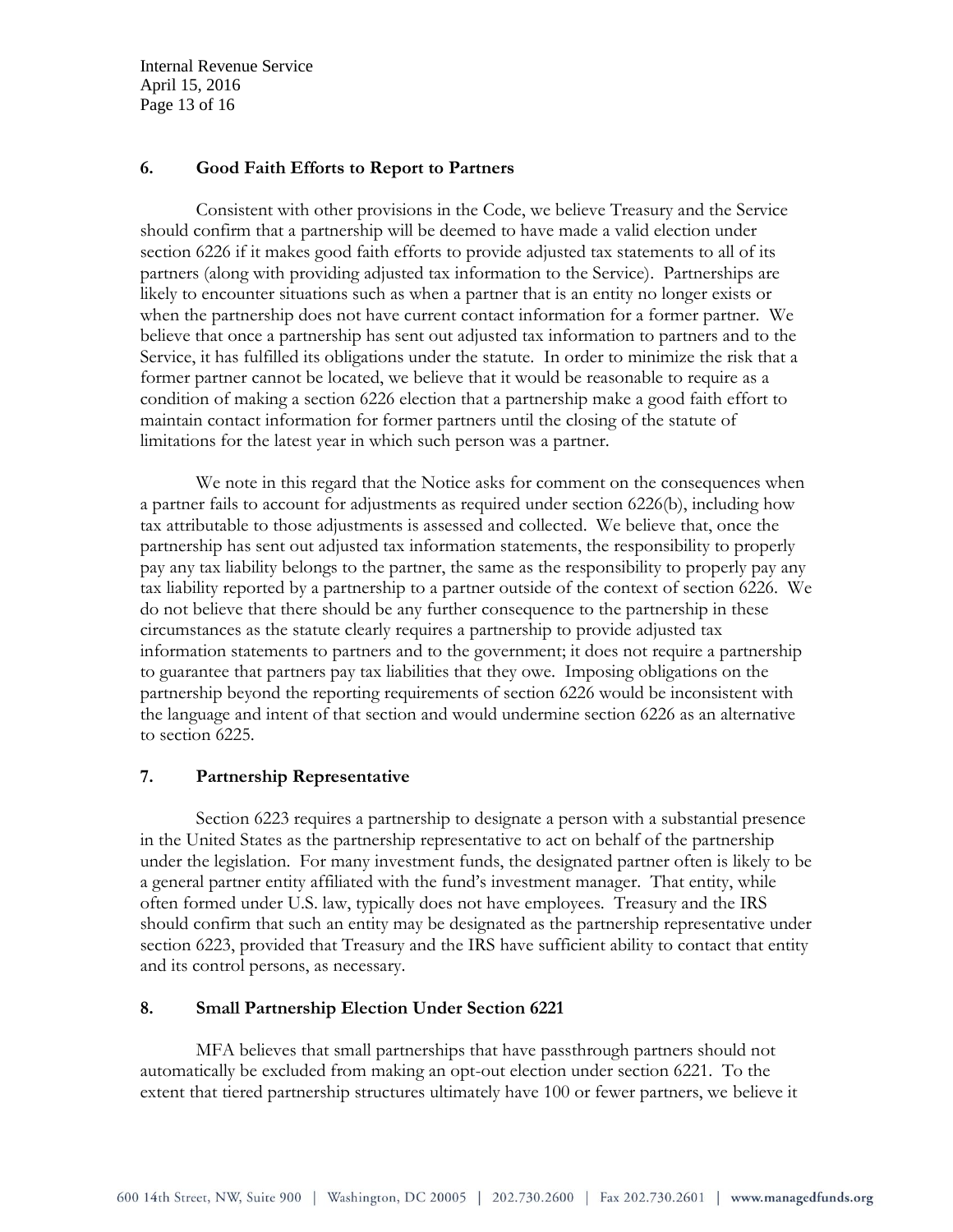Internal Revenue Service April 15, 2016 Page 14 of 16

is consistent with the statutory intent to permit these partnerships to make an election under section 6221, similar to the ability of partnerships with partners that are S corporations to make the election. Accordingly, we believe Treasury and the IRS should issue rules or guidance that would permit a partnership to look through upper-tier partnerships, as appropriate, to permit partnerships with 100 or fewer partners to make the opt-out election.

We further encourage Treasury and the IRS to issue guidance that does not require the partnership, for purposes of determining whether the partnership is required to furnish 100 or fewer tax statements, to count a passthrough partner toward that limit, to the extent the partnership is counting the passthrough partner's ultimate owners. We note that the Bluebook suggests that the passthrough entity should be counted, along with its underlying owners; however, we do not see any policy reason to include both the entity and its owners for purposes of the numerical threshold.

We also note that the Bluebook suggests that Treasury and the Service may consider providing guidance with respect to partners that are grantor trusts. We believe that grantor trusts, which are generally treated as disregarded entities under the Code, should not be required to be considered similar to partnerships, or other passthrough entities for a partnership to be able to make an election under section 6221. Consistent with the general treatment of grantor trusts under the Code,<sup>11</sup> Treasury and the IRS should confirm that grantor trusts may be disregarded and the partnership should look to each grantor for purposes of determining the type of partner under section  $6221(b)(1)(C)$  and for purposes of determining the number of statements the partnership is required to furnish under section  $6221(b)(1)(B)$ .

# **9. Reporting Option Should Permit Partnerships to Challenge IRS Audits**

Section 6226 requires a partnership to make the election to provide adjusted tax statements within 45 days of the Service sending a final audit determination to the partnership. We believe that a partnership should not be required to decide whether to make an election under section 6226 until final resolution of an audit, including any rights the taxpayer has to challenge the final audit determination through an administrative or judicial proceeding. At a minimum, Treasury and the Service should provide guidance that a partnership will not be required to provide adjusted tax statements until after the partnership has exhausted its rights to challenge a final audit determination through an administrative or judicial proceeding and that any partnership's decision to revoke its election under section 6226 upon completion of the administrative or judicial proceeding will be approved by the Secretary of the Treasury.

# **10. Permitting Modifications Under Section 6225 for Taxes Actually Paid by Partners**

Section 6225(c) permits partnerships to make modifications to an imputed underpayment for amended returns filed by partners that meet the requirements of the statute. We believe Treasury and the Service should interpret section 6225(c) to permit modifications to imputed underpayments for any tax return filed by a partner that has already reported that partner's allocable share of the adjustment amount and paid that

 $\overline{a}$ 

<sup>11</sup> See sections 671-673.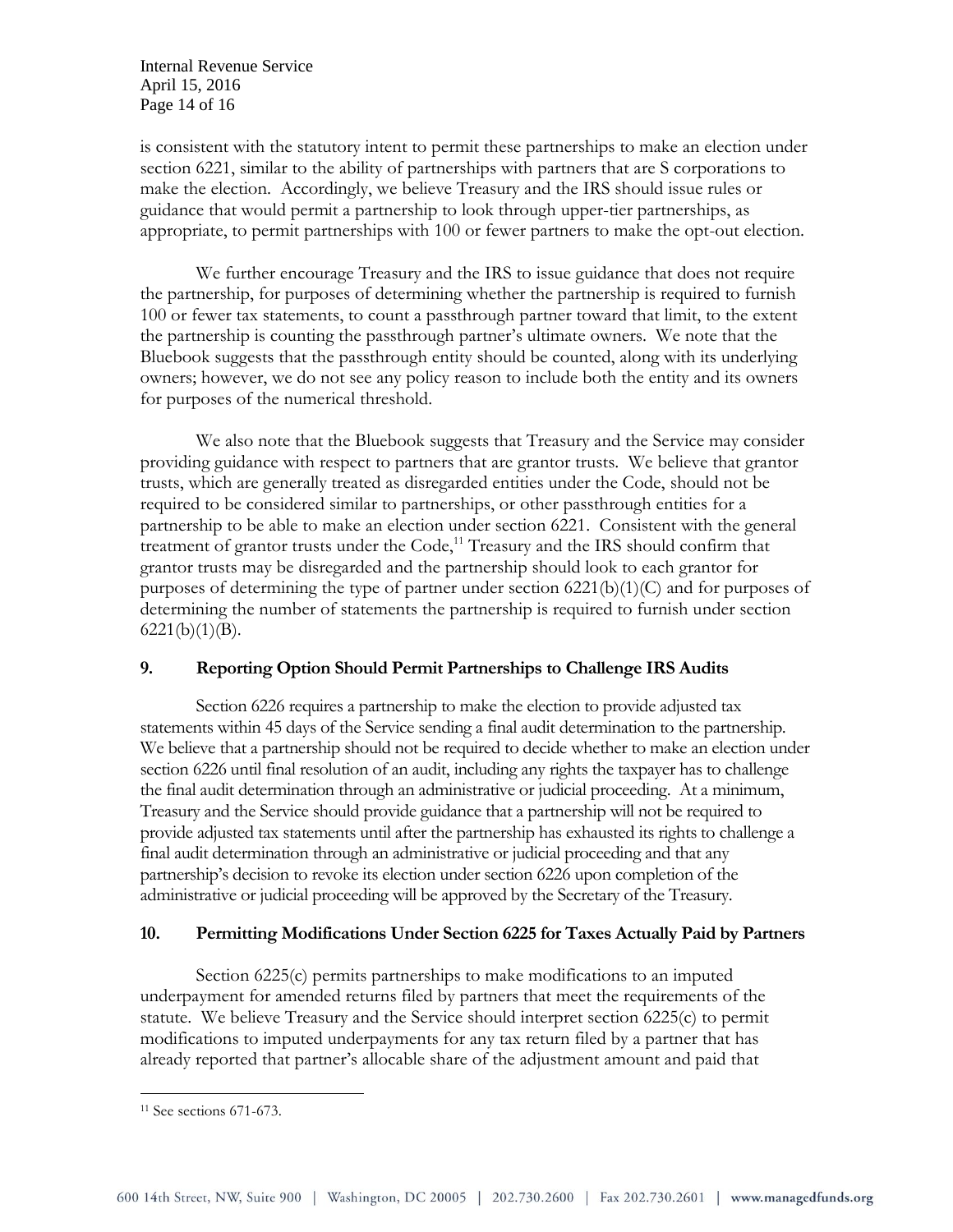Internal Revenue Service April 15, 2016 Page 15 of 16

partner's tax liability with respect to such income. To the extent an adjustment amount and the imputed underpayment with respect to that adjustment amount have already been reported and tax paid, modifications should not be limited only taxes paid in connection with an amended return.

There are a number of situations in which partners may have already reported the adjusted amount as income on a return and paid the appropriate tax on that income (*e.g*., when partners file tax returns with inconsistent positions that reflect the income being adjusted in the audit, when two or more people are deemed by the IRS to have formed a partnership and they have individually reported the income being ascribed to the deemed partnership, when a foreign partnership has an unknown, remote U.S. partner who has reported its share of the partnership's income and paid tax on that amount). In these situations, the partnership should not be subject to additional tax as there has been no underpayment. Imposing tax in these situations would simply be double taxation on the same income, which is beyond the intent of the statute.

### Examples:

The final audit determines that a partnership had additional income in each of Year 1 and Year 2 of \$5,000, creating an imputed underpayment of \$3,960 in the adjustment year. A and B are each 50% partners in the partnership. In each of Years 1 and 2, partner A filed a tax return with an inconsistent position that included the \$2,500 of income identified in the final audit and paid \$990 of income in each year. To the extent the partnership is not able to modify its imputed underpayment to reflect the tax returns filed by partner A, the IRS would collect \$5,940 in taxes on \$10,000 of income.

A and B have an agreement to share income on a 50/50 basis, but made a good faith determination that their agreement did not create a partnership. In Year 1 and Year 2, they each received \$5,000 pursuant to their agreement and each paid \$1,980 in taxes each year (totaling \$7,920 in taxes paid by both individuals on \$20,000 in income for the two years combined). The IRS determines that the agreement did create a partnership and creates a partnership return because none was ever filed. The IRS determines that the partnership had \$20,000 of income for Years 1 and 2 with an imputed underpayment of \$7,920. To the extent the partnership is not able to modify its imputed underpayment to reflect the tax returns filed by A and B, the IRS would collect \$15,840 in taxes on \$20,000 of income.

#### **11. Determination of Penalties at the Partnership Level**

Section  $6226(c)(1)$  provides that penalties shall be determined at the partnership level, which has raised questions whether partners may be assessed penalties under section 6226, even if no partner had any underpayment. To the extent the determination of penalties is interpreted to mean determining the nature of the conduct at the partnership level (*e.g*., negligence, intentional conduct), we believe that would be consistent with prior law and the intent of the statute. To the extent the determination of penalties is interpreted to mean determining the amount of penalty based on the imputed underpayment amount at